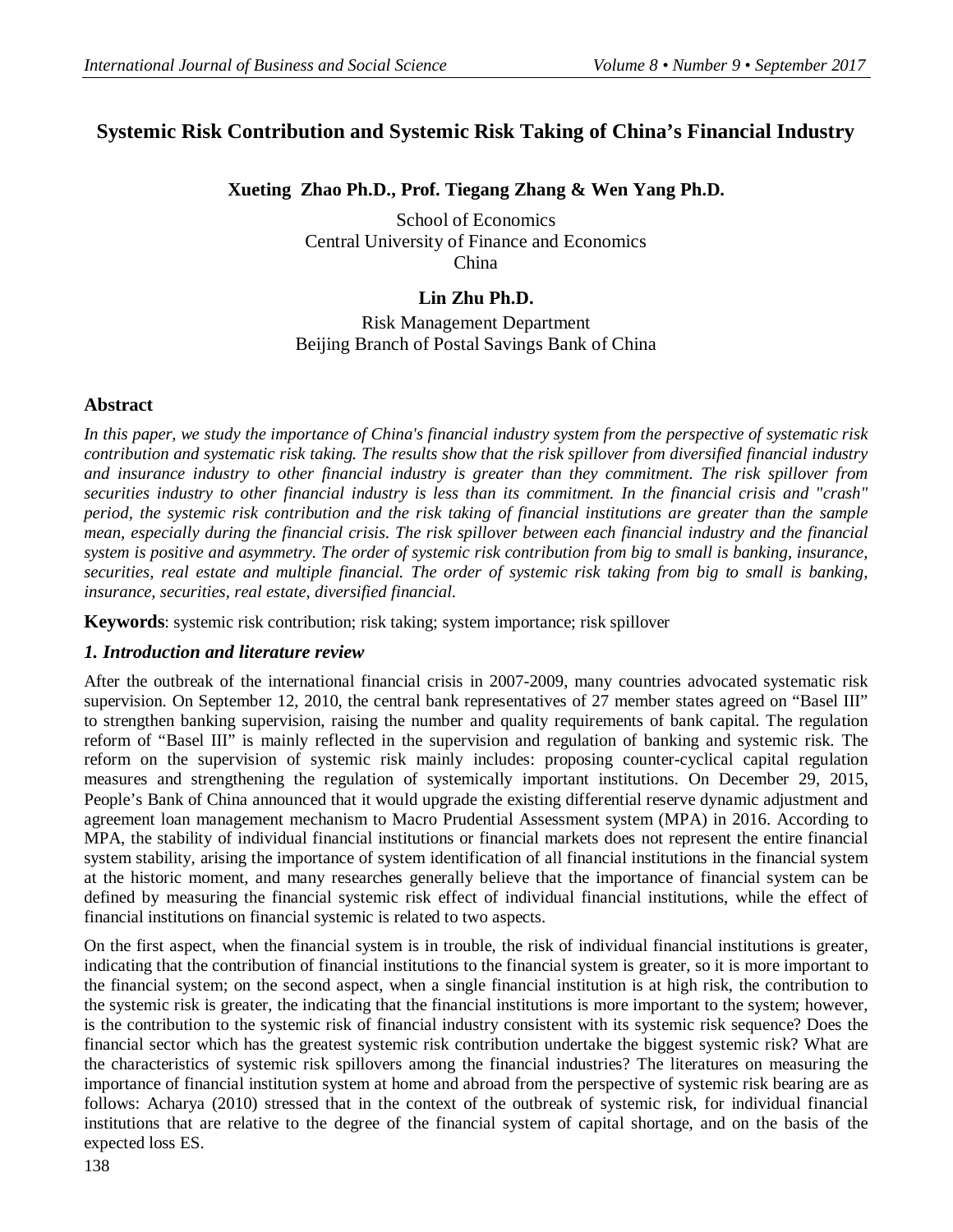Marginal expected loss (MES) method was established, and when measuring the yield of the entire financial system significantly declines, the expected loss of financial institutions is made by calculating the extent of a single financial institution's overall capital shortage for the financial system to measure the importance of the institution.

Acharya, et al. (2012) included bank size, leverage and internal links, etc. into the consideration of the expected capital shortfall measure, measuring capital shortfall of all banks when the bank is in crisis situations. Brownlees (2011) et al. questioned the key assumption of Acharya (2010), namely when a financial institution faces capital shortage, it may be acquired, or can also raise new capital or face bankruptcy, and the vacancy of financial services will be made up by other financial institutions, so that individual financial institutions will have little impact on the financial system. However, if the conditions are not met, that is, if a single financial institution faces capital shortage when the financial system suffers capital constraint of the whole financial system, and it cannot be made up for normally, it will severely weaken financial intermediary service function of the financial sector. Brownlees et al. (2011) put forward the systemic risk index (SRISK), and different from MES, SRISK refers to the expected capital gap of individual financial institutions when the future systemic financial crisis occurs, with the emphasis on identifying the systematic importance of financial institutions on the basis of longterm shortage of capital. Banulescu et al. (2015), based on MES, introduced financial institutions' market value weights to establish CES method, which is used to explain the characteristics of China "too related to fail" and "too big to fail". In China, the literatures to measure the importance of China's financial industry system from the systemic risk contribution, are as follows: Guo Weidong (2013) and Song Qinghua (2014) respectively used the MES model and DCC-GARCH-MES model to measure the contribution of 14 listed commercial banks in China to the marginal risk of the financial system. Liu Lu et al. (2016) used the DCC-GARCH-MES model to measure systemic risk in China's insurance industry. Fan Xiaoyun et al. (2011), Zhou Qiang et al. (2014) and Bu Lin et al. (2015) compared CoVaR, MES and CES methods. Su Mingzheng et al. (2013) and Zhang Tianding et al. (2016) used the CES model to measure the importance of China's financial institution system. Liang Qi etc. (2013) calculated the capital shortage of 34 listed banks, insurance companies, securities companies based on SRISK method to evaluate its system importance, and the results showed that the system importance of larger financial institutions rank top, and some financial institutions' system importance of regional scale ranks top.

The literatures on measuring the importance of financial institution system from the perspective of systemic risk contribution at home and abroad are as follows: Adrian (2008) et al. started from the perspective of individual financial institutions to put ward model, and used it to measure individual financial institution's contribution towards the systemic risk to measure the importance of financial institution system. Once the method was put forward, many scholars at home and abroad took a large number of application and improvement. For example, Lopez-Espinosa et al. (2012) considered the asymmetric tail connection between single bank and banking system to promote it to the asymmetric state. Reboredo et al. (2015) used the Copula function to effectively match the advantages of financial data and establish the Copula-CoVaR method to measure the systemic risk of countries before and after the European debt crisis. Liu Xiaoxing et al. (2011) used the method of combining Extreme Value Theory (hereinafter referred to as EVT) and Copulas function with the consideration of the importance of the extreme situation of financial market to establish EVT-Copula-CoVaR model to research the stock market risk spillover. Baraka et al. (2014), Chen Shoudong et al. (2014), Xu Yingmei (2015), Chen Jianqing (2015), Zhou Tianyun et al. (2014), Wang Yongqiao et al. (2012), Liu Xiangli et al. (2014) used CoVaR or improved CoVaR to make empirical research on China's financial market systemic risk.

Above, from the perspective of individual financial institutions, by measuring the contribution of individual contribution in the systemic risk, the systemic risk of financial institutions is measured. In essence, it is individual financial institution's risk spillover for the financial system and financial institutions belong to the members of the financial system, so they are inevitably affected by the financial system's a whole environment spillover; however, many literatures use CoVaR model to measure the importance of individual financial institution system, only based on risk spillover of financial institutions to the financial system, without taking its financial system's self risk spillover into account. But in the recent financial crisis, Bear Stearns, Lehman Brothers were closed in succession, but J.P. Morgan Chase & Co. as the investment bank as well was not affected, but to get more profit; there is a similar situation in Europe.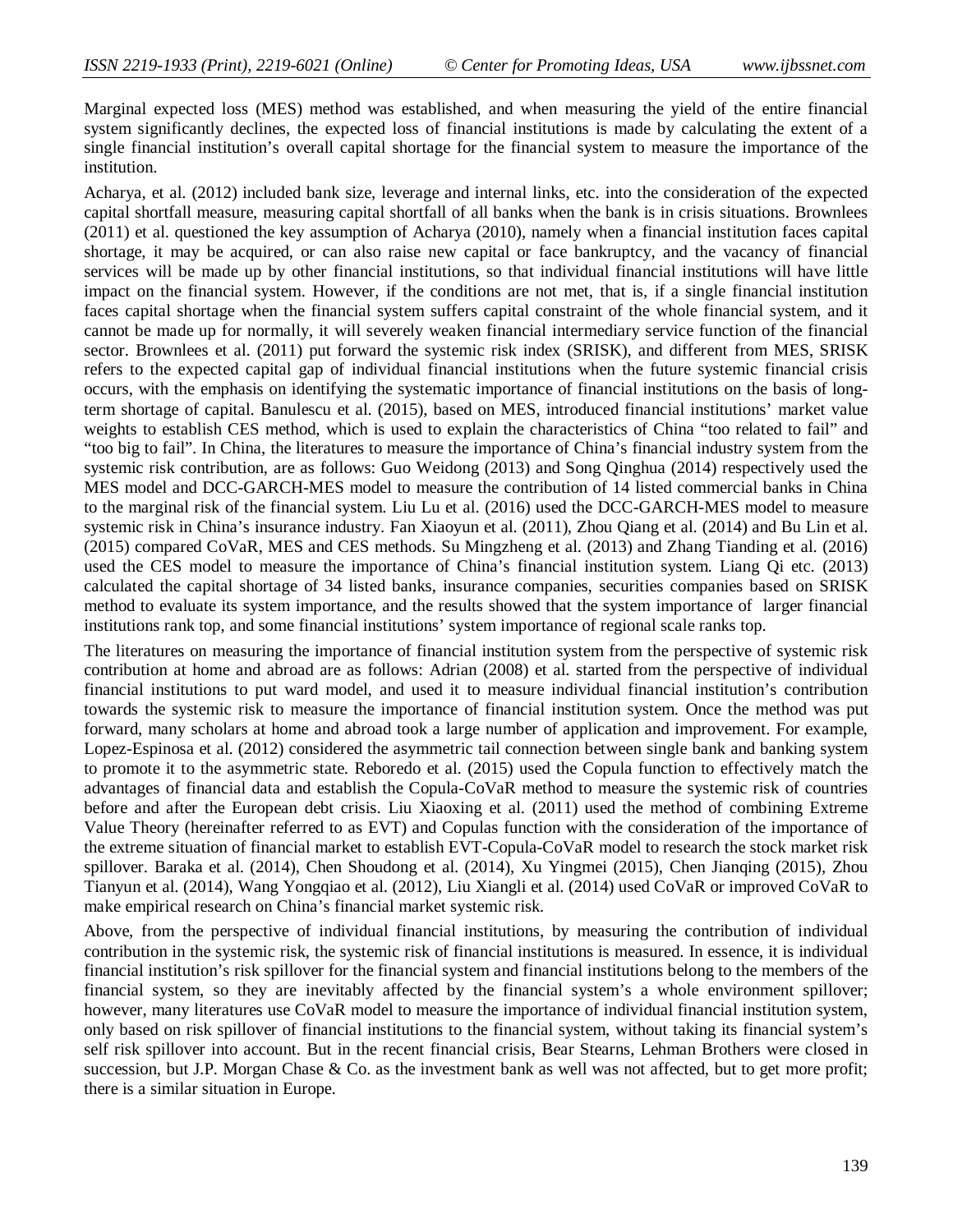These phenomena show us that once the outbreak of systemic financial risk, the biggest impact of financial institutions is not necessarily the one with system as the most important, or the largest one, which reminds the educational field and the industry that they should consider the risk of all financial industry when the whole financial system in at high risk based on the contribution of individual financial institution to systemic risk of financial system as a recognition of the importance of financial institution system.

Different from the existing literatures that mostly start from one aspect, or individual financial institution, or the entire financial system to measure the importance of Chinese financial institution system without considering these two aspects, this paper respectively measures Chinese financial industry's contribution to the systemic risk and systemic risk undertaking, and at the same time, considers two aspects influencing the importance of financial industry system to firstly measure the important of China's financial sectors to the entire financial system, and further study the systemic risk spillover between all of China's financial sectors.

Next, the paper firstly introduces CoVaR model proposed by Adrian et al. (2016). Secondly, to contrast the differences in starting from individual financial institution and the whole financial market to identify the importance of financial system, and symmetry of China's financial industry system risk spillover, this paper respectively starts from the perspective of the above two, and takes the industry as the unit to measure systemic risk contribution and risk bearing of China's financial industry. Thirdly, it is convenient to examine systematically the spillover of systemic risks between China's financial sectors more concretely. Finally, the conclusion of this paper is made.

# *2. Introduction of Model*

Based on Exposure- model proposed by Adrian et al. (2016), when using market data to capture that the whole the financial system is at increased risk, the greater the change of VaR of financial sector exposed in systemic risk is, the greater the risk the systemic risk of the financial industry is. Adrian et al. (2016) pointed out that the advantages of measurement method are as follows: (1)  $\Delta$ CoVaR can be calculated to measure the systemic risk contribution of individual financial institutions to the financial system. (2) Exposure-  $\Delta$ CoVaR can be calculated to measure the risk of the financial system, and for the influence on the assets of individual financial institutions exposed to the systemic impact, the greater the influence is, the greater the systemic risk is; (3) Network- CoVaR can be calculated and measured, when any institution in the financial system is at risk, another institution's CoVaR changes, which can measure the risk spillover of the whole financial Network; (4) CoVaR can be further extended to other risk measurement methods, such as CoES. Similarly, it can be extended to other risk measures.

# **2.1 Static Exposure-**  $\triangle$ CoVaR model

According to the definition of CoVaR in Adrian and Brunnermeier (2016), when the whole financial system *s* is under extreme risk pressure, the risk value  $(CoVaR)$  of the industry  $j$ :

$$
\Pr(X^{j} \leq C_{0}VaR_{q}^{j|C(X^{s})}|C(X^{s}))=q \quad (1)
$$

Wherein,  $C(X<sup>s</sup>)$  means that the financial system *s* is in a state of extreme risk X. The risk spillover from overall system *s*to the industry *j* is:

$$
\Delta CoVaR_{q}^{j|s} = CoVaR_{q}^{j|x^{s} = VaR_{q}^{s}} - CoVaR_{q}^{j|x^{s} = VaR_{0.5}^{s}} \quad (2)
$$

Namely, the difference of VaR of industry *j* under the condition that when the income of  *is at*  $*q*$  *and 0.5 quantile* is defined as the risk spillover from the system  $s$  to the industry  $j$ . Because we focus on loss, corresponding to the left tail distribution of random variables, so the value of  $q$  is generally small, and the value of  $q$  in the existing literatures is 0.1, 0.05, or 0.01. In this paper, the value of  $q$  in the empirical part is 0.01.

# **2.2 Dynamic Exposure-** ∆CoVaR

Based on the dynamic VaR model proposed by Adrian et al. (2016), the data generation process of  $X^s$  and  $X^j$  is set as follows:

> $X_t^s = \alpha^s + \gamma^s M_{t-1} + \varepsilon_t^s$  (3)  $X_t^j = \alpha^{j|s} + \beta^{j|s} X_t^s + \gamma^{j|s} M_{t-1} + \varepsilon_t^{j|s}$  $X_t^j = \alpha^{j|s} + \beta^{j|s} X_t^s + \gamma^{j|s} M_{t-1} + \varepsilon_t^{j|s}$  (4)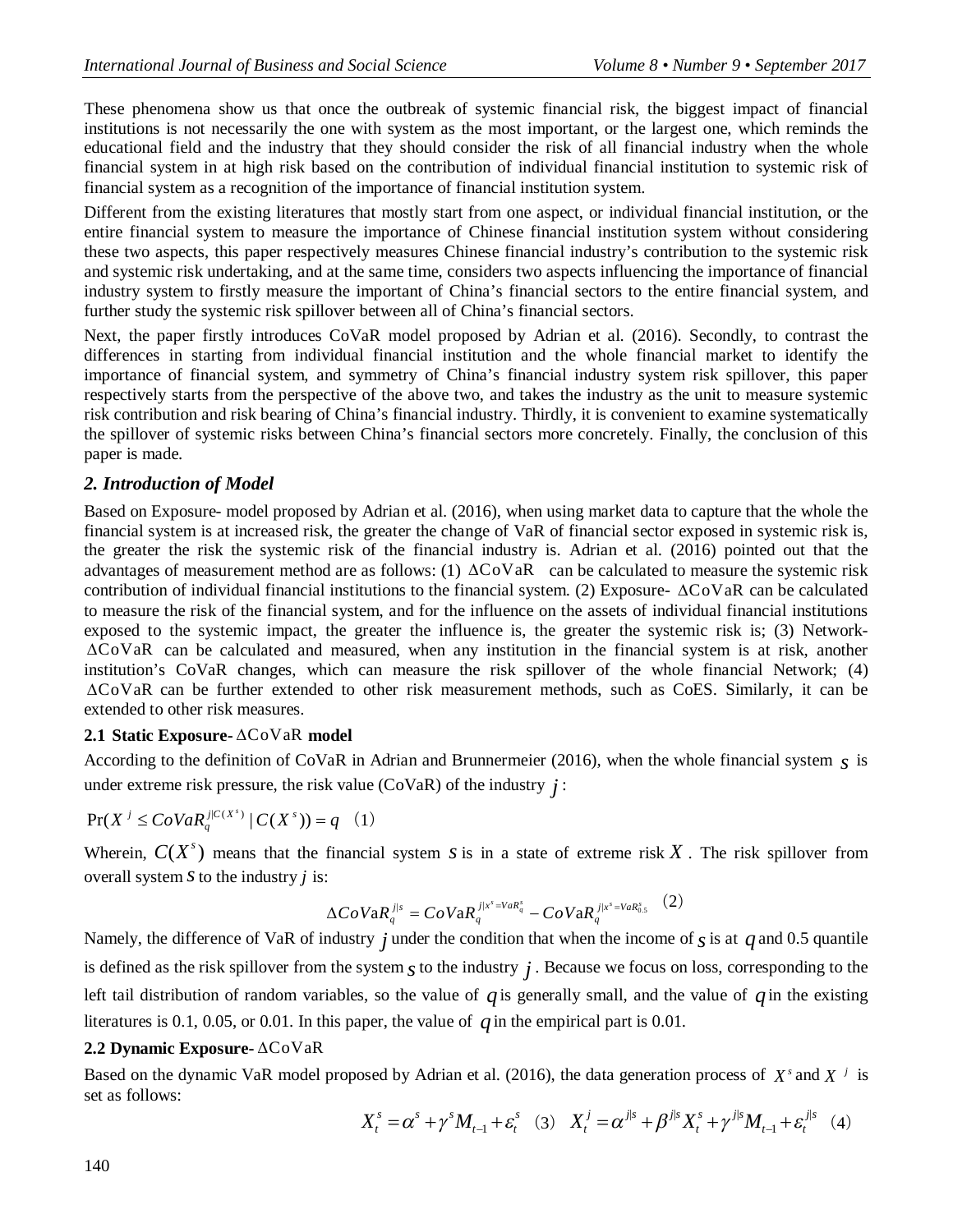Here,  $M<sub>t-1</sub>$  is the vector quantity of hysteretic state variable. Through quantile regression, the quantile regression coefficient of formula (3) and (4) is obtained, so as to get  $VaR<sub>q,t</sub><sup>s</sup>$  and  $CoVaR<sub>q,t</sub><sup>j|s</sup>$ .

$$
VaR_{q,t}^{s} = \hat{\alpha_{q}^{s}} + \hat{\gamma_{q}^{s}} M_{t-1} \quad (5)
$$
  
\n
$$
CoVaR_{q,t}^{j|s} = \hat{\alpha_{q}^{j|s}} + \hat{\beta_{q}^{j|s}} VaR_{q,t}^{s} + \hat{\gamma_{q}^{j|s}} M_{t-1} \quad (6)
$$

According to formula (5) and (6),  $\Delta CoVaR_{q,t}^{j|s}$  is obtained.

$$
\Delta CoVaR_{q,t}^{j|s} = CoVaR_{q,t}^{j|x^s = VaR_q^s} - CoVaR_{0.5,t}^{j|x^s = VaR_{0.5}^s}
$$

 $= \hat{\beta_q^{j_{|s}}}\left(VaR_{q,t}^{s}$  **·**  $VaR_{0.5,t}^{s}\right)$  $-VaR_{0.5t}^{s}$  (7)

### 2.3  $\triangle$ CoVaR **and Network-**  $\triangle$ CoVaR

If *s* and *j* exchange, it can start from the risk of the individual financial industry, to use  $\Delta C_0 V aR^{s|j}$  to measures the marginal contribution of the whole financial systemic risk when individual financial industry is in a state of high risk, so as to measure the importance of financial industry system, taken as  $\Delta$ CoVaR.

If the above *s* is defined as financial institution or financial industry similar to *j*,  $\Delta$ CoVaR <sup>j</sup> will be able to measure the risk spillover of any two financial industries or financial institutions in the financial network, taken as: Network-  $\triangle$ CoVaR.

#### *3. Empirical Analysis*

### **3.1 Data selection and description**

The second-level industry index of Shenyin Wanguo Securities refers to second-level industry stock price index compiled based on industry classification standards by China Securities Regulatory Commission, which is widely used by domestic scholars. Therefore, the paper also selects the second-level industry index of Shenyin Wanguo Securities including the banking, insurance, diversified finance, securities and real estate industry from January 18, 2007 to February 8, 2017. Excluding the data of inconsistent business dates, 2323 sets of valid data are obtained by adopting formula  $r_t = 100 \times \ln(p_t / p_{t-1})$ , which includes price series in the banking, insurance,

diversified finance, securities and real estate industries; *<sup>t</sup> r* refers to the corresponding yield data after conversion, and the yield rate of the financial system is obtained through weighting of daily yield rate all financial sub-sectors

with calculation formula of 
$$
r_t^s = \sum_i \frac{\omega^j}{\sum_j \omega^j} r_t^j
$$
. The weighting of most literatures is calculated according to general

capital. However, due to the actual situation of China circulation stock accounting for relatively low rate of general capital, the utilization of capital stock in circulation is able to precisely reflect the real situation of China's

financial industry. Therefore, the weight  $\omega$  in the paper adopts the proportion that capital stock in circulation of all indexes accounts for general capital stock in circulation of the entire financial system. The data in this article are derived from the Wind database.

Table 1 shows the proportion of capital stock in circulation in all financial sectors and general capital stock in circulation of the entire financial industry. According to the calculation results show that the banking industry is the largest proportion among the second-level Chinese financial sub-industry with weight of 0.7433, a figure which is greatly larger than weight of other financial industries. The second largest financial industry refers to the real estate industry with the weight of 0.1348 followed by the securities industry, insurance industry and diversified finance industry. The sequence representing yield rate of the entire financial system can be obtained according to the proportion of all financial sectors in Table 1 and the daily yield rate data in all financial industries.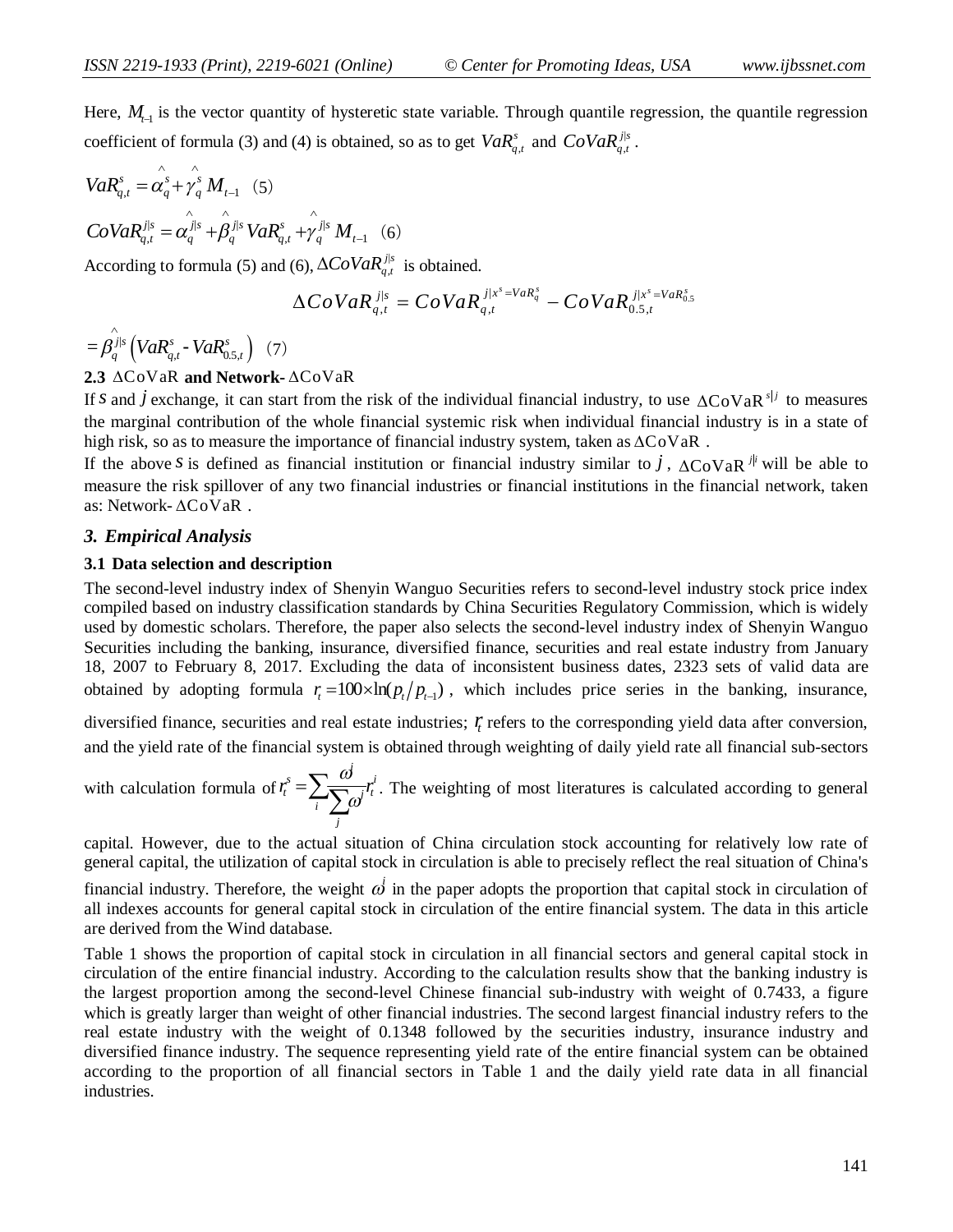|                                                              | Bank       | real estate | Securities | <i>s</i> insurance | diversified<br>finance |
|--------------------------------------------------------------|------------|-------------|------------|--------------------|------------------------|
| Circulating share<br>capital<br>$(100 \text{ million yuan})$ | 10401.9700 | 1886.1940   | 1098.6270  | 410.0722           | 196.6271               |
| Weight                                                       | 0.7433     | 0.1348      | 0.0785     | 0.0293             | 0.0141                 |
| Order                                                        |            |             |            |                    |                        |

**Table 1:The weight of financial industries accounts for the financial system**

Table 2 describes the basic characteristics of the banking, insurance, diversified finance, securities, real estate and financial system yield rate. It shows that the standard deviation of the securities industry in the sample range is 2.9831 which is higher than that of other industries, indicating that the largest fluctuation in the securities industry within the sample range. The average yield rate in the sample range shows that the maximum average yield is diversified finance sector with 0.0463 yield rate, and the real estate industry is the second largest financial industry with average yield of 0.0417 followed by the banking and securities industry. The insurance industry is the minimum average yield of all financial industries where it is below 0 and that of others is greater than 0. Meanwhile, the largest yield is made in diversified finance industry, and however, the corresponding volatility is also larger, which meets the characteristic of financial market of high risk with high income. As for the yield in all sectors, the larger variation range of yield are securities industry and insurance industry, while it is slight in the real estate industry. The kurtosis of yield in each sector is greater than 3 and is characterized by sharp peak and heavy tail. The yield in all financial industries is in left avertence, and the P-value tested by the Jarque-Bera of the yield sequence is close to zero, the original hypothesis is rejected, which means the yield sequence is against normal distribution. This paper calculates model parameters by adopting the quantile regression and it does not require that the sequence must comply with the normal distribution. The P-value of stationary test statistic is close to zero, and the original hypothesis that the unit root is existed is rejected, which means the yield sequence is in a stationary sequence.

In this paper, the state variables from January 18, 2007 to February 8, 2017 are selected; the state variables and their methods of calculation are as follows: Shanghai-Shenzhen 300 index volatility, the standard deviation obtained from the 22-day rolling yield represents the market volatility; Trend variables of interest rate can be represented by changes in treasury bond rate of 3 months; The short-term liquidity trend variables indicate shortterm liquidity tightening degree of the financial market, which is represented by the difference of the interbank interest rate of 3 months and treasury bond rate of 3 months; The CSI 300 index yield represents market returns; US yield curve represents changes in world business cycle is expressed by the difference of US treasury bond interest of 10 years and 3 months; The Chinese yield curve represents the changes in the Chinese business cycle is expressed by the difference of Chinese treasury bond interest of 10 years and 3 months.

| statistics | diversified | Bank       | securities | insurance  | real estate | financial  |
|------------|-------------|------------|------------|------------|-------------|------------|
|            | finance     |            |            |            |             | system     |
| mean       | 0.0463      | 0.0238     | 0.0213     | $-0.0069$  | 0.0417      | 0.0254     |
| max        | 11.0125     | 9.5507     | 15.5909    | 12.8579    | 9.3925      | 9.5044     |
| min        | $-11.6225$  | $-12.4412$ | $-17.3323$ | $-20.2730$ | $-14.5848$  | $-13.2688$ |
| std        | 2.6499      | 2.1106     | 2.9831     | 2.5398     | 2.4280      | 2.0626     |
| skewness   | $-0.5158$   | $-0.1090$  | $-0.1194$  | $-0.1712$  | $-0.4973$   | $-0.2556$  |
| kurtosis   | 5.3976      | 7.0075     | 5.9167     | 7.0374     | 5.3508      | 6.8914     |
| JB-test    | 0.0000      | 0.0000     | 0.0000     | 0.0000     | 0.0000      | 0.0000     |
| ADF-test   | 0.0001      | 0.0001     | 0.0001     | 0.0001     | 0.0001      | 0.0001     |

**Table 2: Descriptive statistics of yield data**

# **3.2 Systematic risk contribution of various financial industries**

In order to measure the contribution of China's financial industry to the risk of the financial system as a whole, and investigate whether China's financial sector is asymmetric with the risk spillover of the financial system, this paper first calculates the contribution of individual financial industry to the whole financial systemic risk, and based on this, it measures the influence on the whole financial system when all financial sectors are at high risk;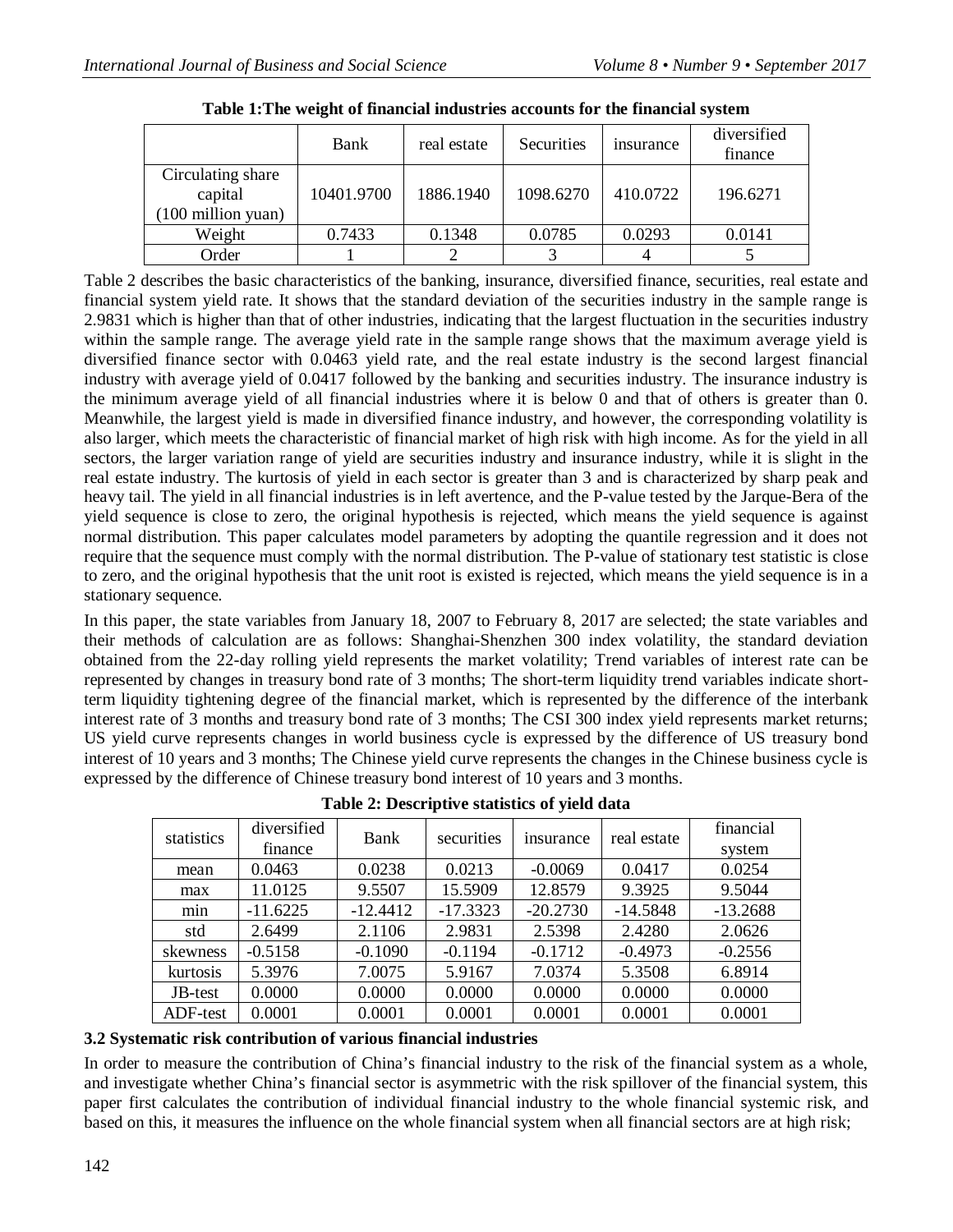Considering the time and space dimension of systemic risk, according to formula (3)-(7), this paper calculates the dynamic, and answers which Chinese financial industry is the largest contributor to risk in the financial system. Table 3 shows the contribution of banking, real estate, securities, insurance and diversified finance to the systemic risk of the entire financial system, with the static in the first line, and the dynamic average value in the second line. The static shows that the contribution of China's financial industry to systemic risk is positively correlated with the size of the financial industry, except for diversified finance. Similar to many domestic empirical results, the dynamic results show that the scale factors of China's financial industry can be fully captured, and the contribution of Bank of China to the financial systemic risk is the largest, namely, the biggest risk for China's financial system comes from China's banking with large scale, and the contribution of diversified finance to the risk of the financial system is the smallest, but the risk spillover of China's insurance industry to the financial system is greater than real estate and securities industry whose distribution scale is larger, which is related with mixed management and business characteristics in the insurance industry.

| <b>Measurement</b>            | bank   | real estate | securities | <i>s</i> insurance | diversified<br>finance |
|-------------------------------|--------|-------------|------------|--------------------|------------------------|
| Static mean $\triangle$ CoVaR | 5.6911 | 5.4071      | 4.8857     | 4.8627             | 4.9477                 |
| Dynamic mean<br><b>ACoVaR</b> | 2.1309 | 0.1593      | 0.1945     | 0.8536             | 0.0026                 |

**Table 3:Contribution of financial industries to systemic risk of financial system**

Figure 1 describes the contribution to systemic risk of China's entire financial system when the financial subsectors are at high risk in the sample range. Figure 1 reflects the time varying on the contribution of China's financial sub-sectors to the whole financial system, in which the change trend of the systematic contribution of banking, insurance, real estate and diversified finance to China's financial system is similar, and the only contribution of the securities industry to the financial system shows the special trend. Among them, during the global financial crisis in 2007-2009, the contribution of China's banking, insurance, real estate and diversified finance to the financial system is generally greater than its corresponding sample's average value; especially at the end of 2008, the risks faced by the financial industry during the financial crisis is larger, and its risk spillover to the system is greater. When the financial crisis was relieved, the contribution of various financial sectors to the risk of the financial system declined, and until 2009 when the European debt crisis broke out, the contribution of various financial sectors to the risk of the financial system increased, but the amplitude and duration were less than that during the financial crisis. In 2015, a few influential events happened in China's financial market. Since June 15, 2015, affected by the CSRC inventory distribution, China's stock market had begun to slump, and in just three weeks, the Shanghai composite index, Shenzhen component index and the gem index fell by 34.9%, 40.4% and 40.4% respectively, and the event that the stock market continued to slump is called a "crash". On August 11, 2015. People's bank of China announced that the RMB exchange rate no longer pegged to US dollar, but several kinds of major currencies, and then took market supply and demand as basis, with reference to a basket of currencies to calculate the change of the multilateral exchange rate index.





This adjustment makes intermediate price mechanism for the yuan against the dollar further marketization. On November 30, 2015, the IMF board approved the review report of the SDR, and concluded that RMB has already met the export and "freely usable" standard, so it decided to include RMB in the SDR currency basket, and the SDR basket correspondingly expands to 5 kinds of currencies including US dollar, euro, Japanese yen, pound;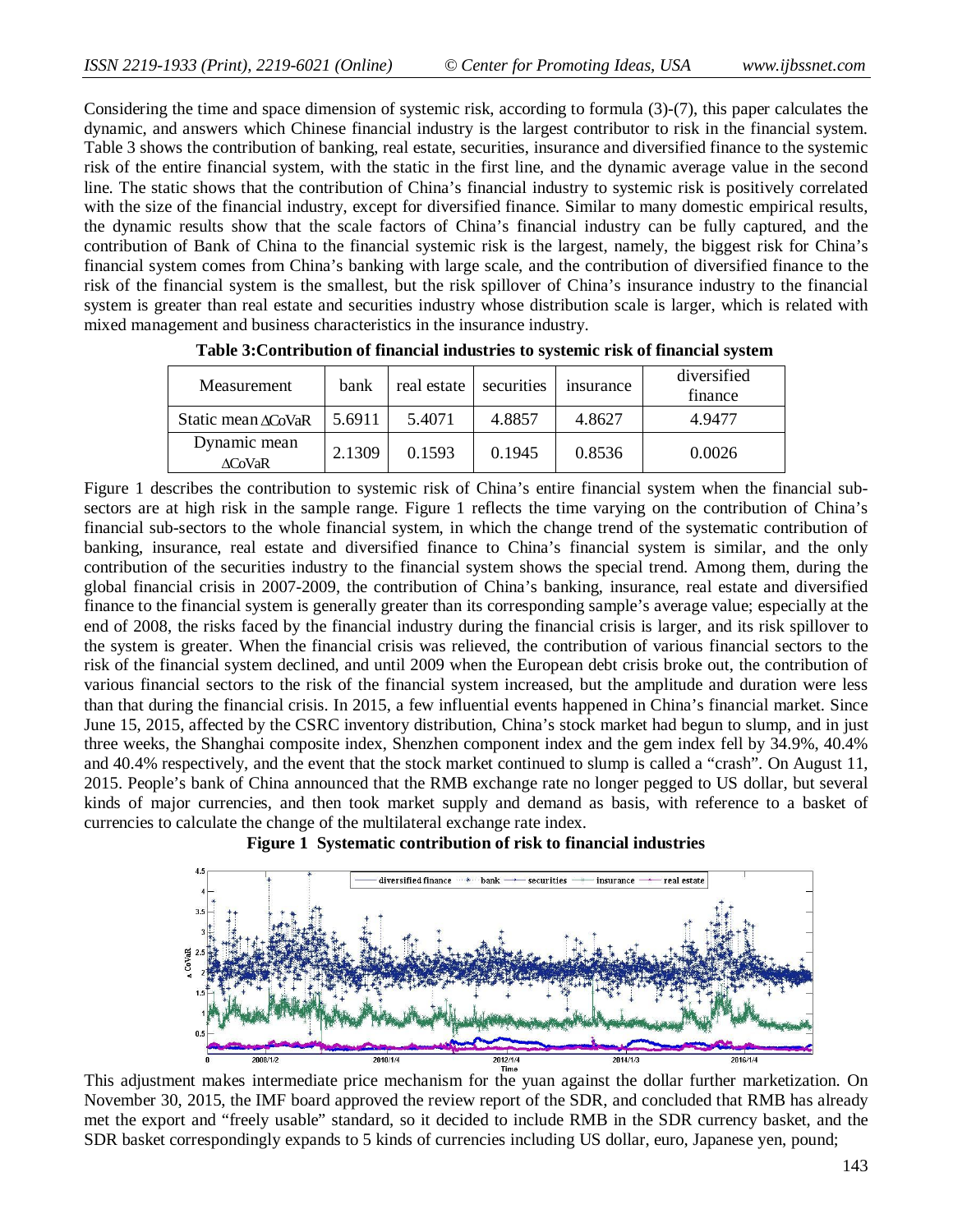It announced new SDR basket took effect on October 1, 2016. In 2015, China's stock market, currency markets faced greater risk, and the interpretation of the dynamic VaR variables includes China's exchange rate, interest rate and stock market information. During "crash" and "revaluation", China's banking, insurance, real estate and diversified financial stocks were affected a lot, so, the risk spillover to financial system increased during this period. However, due to the characteristics of China's securities industry, the change trend of the contribution of China's securities industry to the financial system risk is different from that of other industries.

### **3.3 Systematic risk-taking of various financial industries**

Table 4 shows the systemic risk bearing of each industry when the whole financial system is at high risk, and answers which financial industry in China undertakes the most systematic risk. Results show that the influence on bank is the greatest when China's financial system as a whole suffers the risk, followed by the insurance industry, the real estate industry, the securities industry and the diversified finance industry; the order is roughly in accordance with the circulation size of various financial industries, and the impact on traditional financial industry is greater than emerging financial industries, which is because the traditional financial industry has been closely linked with the financial system, and emerging financial industry does not penetrate deeply compared with traditional financial industry in terms of either size or business; in addition, the correlation is not strong, so the emerging financial industry is weakly affected by the financial systemic risk. However, Table 3 and Table 4 show the risk contribution of the insurance industry to the financial system is greater than the real estate industry and the securities industry with larger scale, and the insurance industry is greater affected by the financial systemic risk than the real estate industry and the securities industry. So, no matter from the financial industry, or the whole financial system, China's banking sector is the biggest risk source, followed by insurance industry, and the contribution of China's diversified financial industry to systemic risk and its influence of systemic risk is the weakest in the financial industry. From the contribution of individual financial industry to the whole financial system, the contribution of China's real estate industry to the systemic financial risk is less than the contribution of China's securities industry to the systemic financial risk, and from the influence on the risk value of various financial sectors exposed at risk when the overall financial system is in a state of high risk, systemic risk's influence on the real estate industry is greater than its impact on the securities industry.

| Measurement                    | bank   | real estate | securities | <i>s</i> insurance | diversified<br>finance |
|--------------------------------|--------|-------------|------------|--------------------|------------------------|
| Static mean $\triangle$ CoVaR  | 6.4315 | 5.0848      | 5.6067     | 5.6346             | 5.3290                 |
| Dynamic mean $\triangle$ CoVaR | 2.8752 | 0.4011      | 0.2221     | 0.6641             | 0.2132                 |

**Table 4:Systemic risk-taking in the financial industries**

Figure 2 describes the time-varying diagram on the impact on various financial industries in China in the sample interval when the Chinese financial system is in a state of high risk. As shown in figure, China's financial systemic risk has the biggest impact on China's banking sector, followed by insurance, real estate, securities and diversified finance; during the financial crisis, the impact on China's financial sectors is not less than the average value of the sample. With the spread of financial crisis, the financial systemic risk declines, and the impact on the financial sector is also slow. On June 20, 2013, the overnight repo rate of Bank of China unprecedentedly reached 30%, and 7-day repo rate reached 28%, which is compared to "bank loan sharking" in the industry, called "money shortage". As shown in figure 2, during "money shortage", China's banking sector suffered very big impact; combined with figure 1, it is found "money shortage" has a huge impact on the banking sector, but the time was very short, and the contribution to the risk of the financial system was also increased. In the period of "crash" and "revaluation", China's financial system had greater impact on the financial sectors, and the impact on the banking sector was similar to that during the financial crisis, which is related to the Chinese stock market volatility in 2015.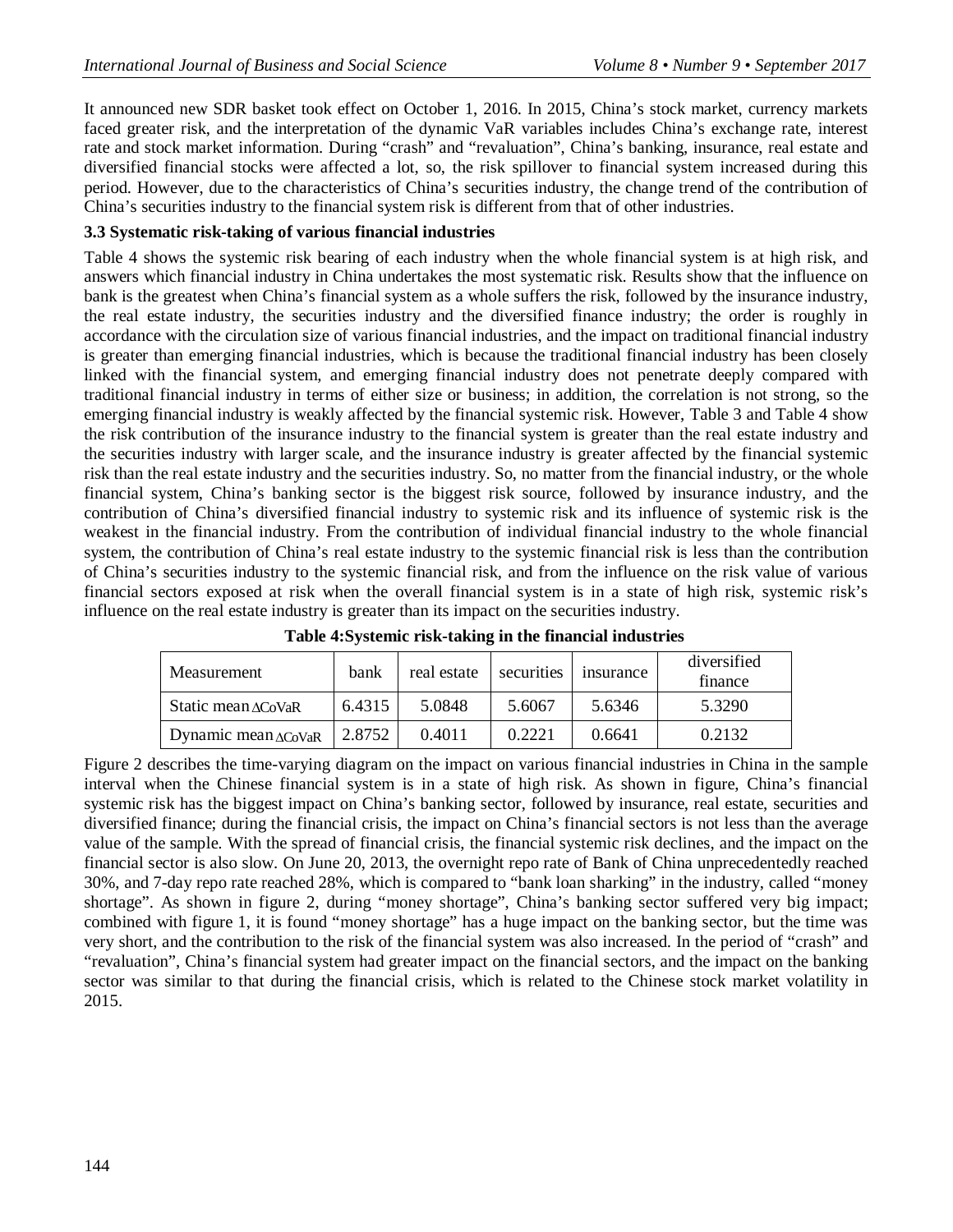

#### **Figure 2 systemic risk exposure in the financial industries**

In conclusion, this paper measures the important of China's financial industry system from the two aspects, and weights the results obtained from the two aspects to get the sequence in the importance China's financial industry system as follows: banking, insurance, real estate, securities and diversified finance, which is similar to the sequence in the scale of various industries, and only the position of the insurance industry is more important than its scale. There is asymmetry in the risk spillover between China's financial sector and the financial system, especially the risk spillover of diversified finance to financial system is significantly less than the risk spillover of the financial industry to diversified finance.

#### **3.4 Systematic risk spillover between industrial industries**

In order to further analyze the importance of China's financial industry system and the risk spillover between the financial industries, this paper measures the dynamic systemic risk spillover between various financial sectors, but due to the limited space, there is no the time-varying figure to show the risk spillover between the financial sectors. Table 5 shows the dynamic risk spillover between the financial sectors, reflecting there is evident risk spillover between China's financial industries, and the risk spillover of different financial sectors have different intensity, and presents the obvious asymmetry.

The systemic risk spillover of diversified finance to securities is 1.1382, significantly greater than the systemic risk spillover of securities to diversified finance, which is 0.4695; the systemic risk spillover of diversified finance to insurance is 0.5769, significantly greater than he systemic risk spillover of insurance to diversified finance, which is 0.1161; the systemic risk spillover of diversified finance to real estate is 0.3182, greater than the systemic risk spillover of real estate to diversified finance, which is 0.3021; only the systemic risk spillover of diversified finance to banking is 0.2161, significantly less than the systemic risk spillover of banking to diversified finance, which is 0.6047. So, in addition that the systemic risk spillover of banking to diversified finance is greater than the systemic risk spillover of diversified finance to banking, and the risk spillover of other financial industries to diversified finance is less than the risk spillover of diversified finance to other financial industries, suggesting that the diversified finance in China has greater spillover intensity to other financial industries; due to and its smaller scale, it ranks lower in the financial system in terms of importance.

The systemic risk spillover of securities to banking is 0.1234, less than the systemic risk spillover of banking to securities, which is 0.3272; the systemic risk spillover of securities to real estate is 0.3821, less than he systemic risk spillover of real estate to securities, which is 0.4820; the systemic risk spillover of securities to diversified finance is 0.4695, less than the systemic risk spillover of diversified finance to securities, which is 1.1382. So in addition that bidirectional risk spillover between insurance and securities is similar, the risk spillover of other financial industries in China to securities is greater than the risk spillover of securities to other financial industries in China, which reflects the Chinese securities industry has relatively low risk spillover, and when it is reflected in the financial system, the risk spillover of securities industry to the financial system is less than the risk spillover of the financial system to the securities industry, which is consistent with the report in table 3-4, so the importance of China's securities in the financial system ranks behind its scale.

The systemic risk spillover of insurance to banking is 0.7596, greater than the systemic risk spillover of banking to insurance, which is 0.4055; the systemic risk spillover of insurance to real estate is 0.2952, greater than he systemic risk spillover of real estate to insurance, which is 0.1937; the systemic risk spillover of insurance to securities is less than the systemic risk spillover of securities to insurance.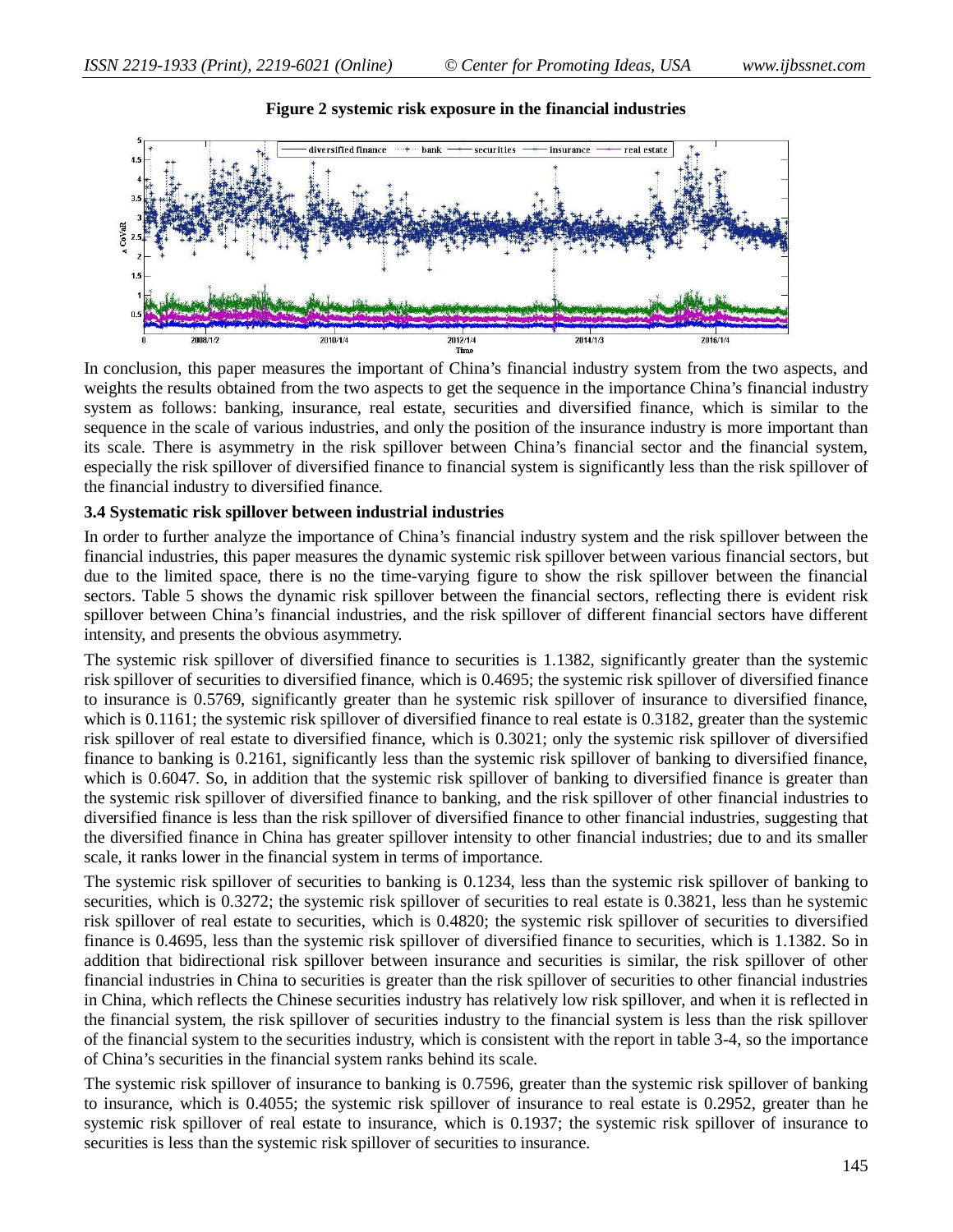So, in addition that the risk spillover of the diversified finance to insurance is significantly greater than the risk spillover of insurance to diversified finance, bidirectional risk spillover between insurance and securities is similar, the risk spillover of other financial industries in China to insurance is less than the risk spillover of insurance to other financial industries in China, which reflects the whole financial system, the risk spillover of insurance to the financial system is 0.8536, greater than the risk spillover of the financial system to the insurance industry, 0.6641, which shows the relatively higher risk spillover of Chinese insurance industry makes it rank higher in the financial system important than its scale.

The systemic risk spillover of real state to banking is 0.4300, greater than the systemic risk spillover of banking to real estate, which is 0.1372; the systemic risk spillover of real estate to securities is 0.4820, greater than he systemic risk spillover of securities to real estate, which is 0.3821; the systemic risk spillover of real estate to diversified finance is 0.3021, slightly less than the systemic risk spillover of diversified finance to real estate, which is 0.3182; the systemic risk spillover of real estate to insurance with evident characteristics of spillover is 0.1937, less than the systemic risk spillover of insurance to real estate, which is 0.2952. So, in addition to diversified finance and insurance with evident characteristics of spillover, the risk spillover of other financial industries to real estate is less than the risk spillover of real estate to others.

In the risk spillover of banking to other financial industries, only the risk spillover of diversified finance is 0.6047, significantly greater that the risk spillover of diversified finance to banking, which is 0.2161; the systemic risk spillover of banking to securities is 0.3272, greater than he systemic risk spillover of securities to banking, which is 0.1234; the systemic risk spillover of banking to real estate and insurance is 0.1372, 0.4055, less than the systemic risk spillover of real estate and insurance to banking, which is 0.4300, 0.7596; the share capital of the banking sector accounts for 74.33% of the Chinese financial system. So, while the risk spillover of banking to the real estate industry and insurance industry is less than the risk spillover of real estate industry to bank, the contribution of financial system is still the biggest, and suffers the most serious influence of the financial system, so the banking sector is undoubtedly the most important industry of China's financial industry.

| dynamic ∆CoVaR            | $\rightarrow$ bank | $\rightarrow$ real | $\rightarrow$ securities |           | $\rightarrow$ diversified finance |
|---------------------------|--------------------|--------------------|--------------------------|-----------|-----------------------------------|
|                           |                    | estate             |                          | insurance |                                   |
| $bank \rightarrow$        |                    | 0.1372             | 0.3272                   | 0.4055    | 0.6047                            |
| real estate $\rightarrow$ | 0.4300             |                    | 0.4820                   | 0.1937    | 0.3021                            |
| securities $\rightarrow$  | 0.1234             | 0.3821             |                          | 0.5935    | 0.4695                            |
| insurance $\rightarrow$   | 0.7596             | 0.2952             | 0.5577                   | --        | 0.1161                            |
| diversified finance       | 0.2161             | 0.3182             | 1.1382                   | 0.5769    |                                   |

**Table 5: Dynamic mean value of systematic risk spillover among financial industries**

Note: The " $\rightarrow$ "represents the direction of risk spillover. For example, the systematic risk spillover from bank to real estate is 0.1372, and the systematic risk spillover from real estate to banking industry is 0.4300.

# *4. Conclusion*

This paper measures the systemic risk contribution of China's financial industry and systemic risk bearing, and the empirical results show that the systemic risk contribution of financial industry is not consistent with the risk, in which the systemic risk contribution of financial industry is sequenced as follows: banking, insurance, securities, real estate, diversified finance; the rank of systemic risk bearing is: banking, insurance, real estate, financial securities, and diversified finance; during the financial crisis, and during the period of "crash", the risk contribution of financial institutions in China to the risk of the financial system and the impact of financial system on the financial industry are significantly greater than the sample mean, especially during the financial crisis, with average value of time-varying sequence from two angles, the most important in China's financial system is banking industry, followed by insurance, real estate, securities and diversified finance, generally reflecting the scale of China's financial industry; in addition to system order of insurance industry prior to its scale sequence, insurance industry can partly reflect the public's confidence in the market, so the financial sector spillover is greater.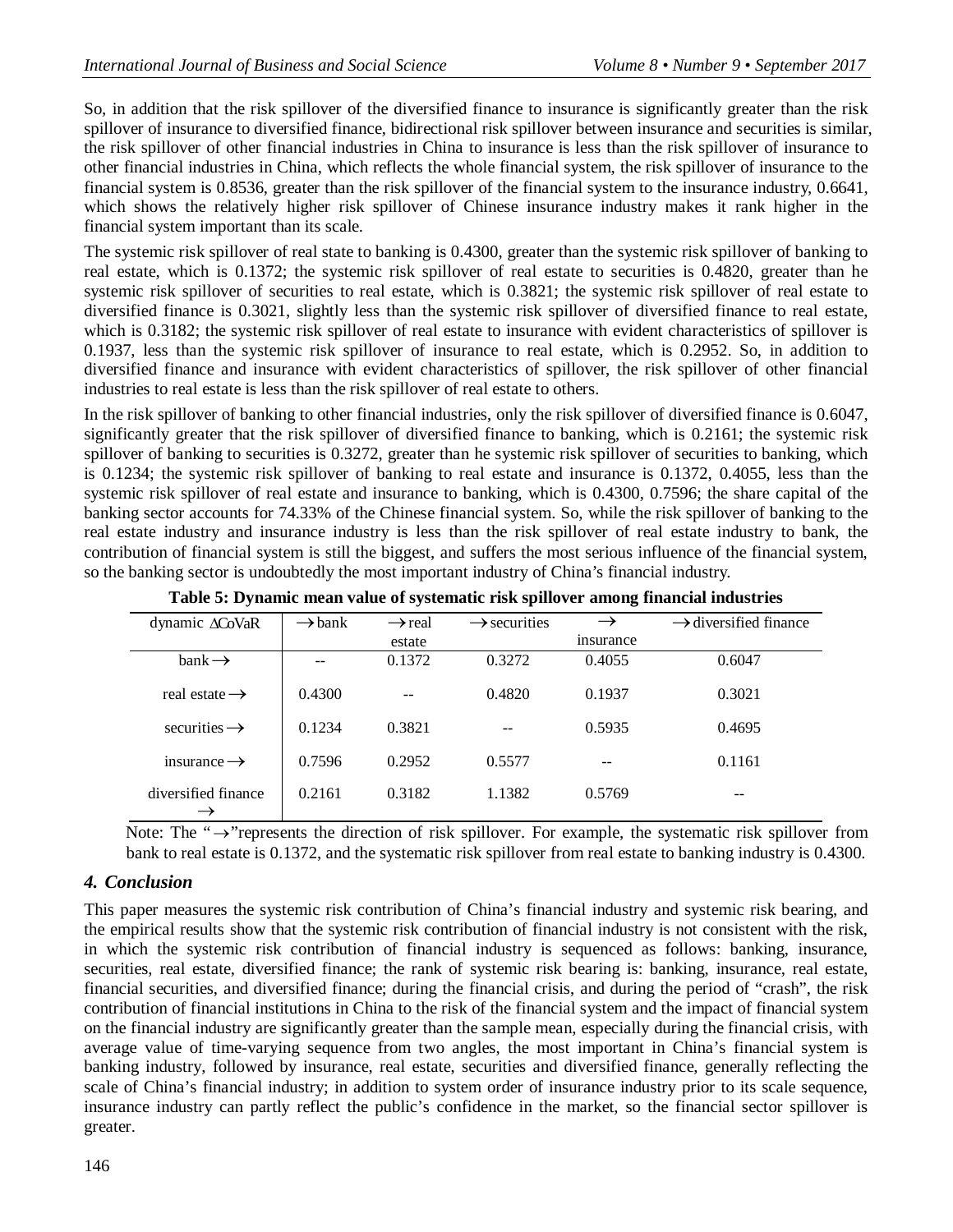In order to further analyze the importance of China's financial industry system and the spillover between the financial industries, this paper continues to study the risk spillover of China's financial industries, and the results show that the risk spillover of diversified financial industry in China for other industries is greater than the risk bearing corresponded by the risk spillover of other financial sectors for diversified finance, in addition that the risk spillover of banking for diversified finance; China's insurance industry has strong risk spillover to other industries, and the risk spillover of insurance industry to other financial industries is greater than the corresponding risk bearing, in addition that the risk spillover of the insurance industry to the is less than the risk spillover of diversified finance to other financial industry; the risk spillover of China's securities industry for other financial industries is small, and only the risk spillover between insurance and securities is very close, the risk spillover of the remained financial industries for securities is greater than the risk spillover of the securities industry for financial industry, securities industry has weaker risk spillover to other financial industries; the risk spillover of China's real estate industry for banking and securities industry is greater than that for the real estate industry, and the risk spillover of the real estate industry for diversified financial industry and insurance industry is less than that for real estate industry, the strength for the risk spillover of the real estate industry is between diversified finance and insurance industry. In short, the risk spillover of China's diversified finance and insurance to other financial industries is relatively strong, and the risk spillover of diversified financial and insurance to other financial industries is almost all greater than the risk spillover of other financial industries. The risk spillover of securities industry to other financial industries is almost smaller than that of other financial industries to securities industry. However, for China's banking industry, due to the large scale, although its spillover characteristics to the financial industry is not consistent, it is the largest contribution to the marginal system risk industry in China, and the one suffering the most in China's financial system risk industry.

### *References*

Acharya V V. (2010). Measuring systemic risk .Working Paper, 1002, 85-119.

- Acharya V V., Engle R, &Richardson M. (2012). Capital Shortfall: A new approach to ranking and regulating systemic risks. American Economic Review, 3,59-64.
- Adrian T., Brunnermeier M K. (2017) CoVaR. American Economic Review, 7, 1705-1741.
- Bai X.M., Shi D.L. (2014). Systematic risk measurement of China's financial system. International Finance Research, 6, 75-85.
- Banulescu G. D., Dumitrescu E. I. (2015). Which are the SIFIs? A component expected shortfall approach to systemic risk. Journal of Banking & Finance, 50, 575-588.
- Bian L., Li Z. (2015).Systematic risk spillover of China's listed financial institutions: a comparative analysis based on CoVaR and MES. Contemporary Finance and Economics, 6, 55-65.
- Brownlees C., Engle R F. (2016). SRISK:a conditional capital shortfall measure of systemic risk. Social Science Electronic Publishing.
- Cappiello L. (2003). Asymmetric dynamics in the correlations of global equity and bond returns. Journal of Financial Econometrics, 4, 537-572.
- Chen S. D.,Wang Y. (2014). Systematic financial risk assessment of China's financial institutions risk measurement based on extreme quantile regression technology. China Management Science,7, 10-17.
- Chen J.Q., Wang Q., Xu S.H. (2015). Research on systemic financial risk spillover effects of financial industry. Quantitative Economic Technical and Economic Research, 9, 89-100.
- Fan X.Y., Wang D.P.,Fang Y. (2011).Measurement and supervision of systemic risk contribution of China's financial institutions based on marginal risk contribution and leverage. Nan Kai Economic Research, 4, 3- 20.
- Guo W. D. (2013). Systematic risk contribution measurement of listed banks in China and its influencing factors -- An empirical analysis based on MES method. Financial Forum, 2, 16-21.
- Kanas A. (2000). Volatility Spillovers Between Stock Returns and Exchange Rate Changes: International Evidence. Journal of Business Finance & Accounting, 3-4, 447-467.
- Liang Q., Li Z.,Hao X.C. (2013). Identification and supervision of systemically important financial institutions in China: an analysis based on systematic risk index SRISK method. Financial Research, 9, 56-70.
- Liu L.,Wang C.H. (2016). Research on systemic risk of China's insurance industry based on DCC GARCH model. Macroeconomic Research, 9, 90-99.